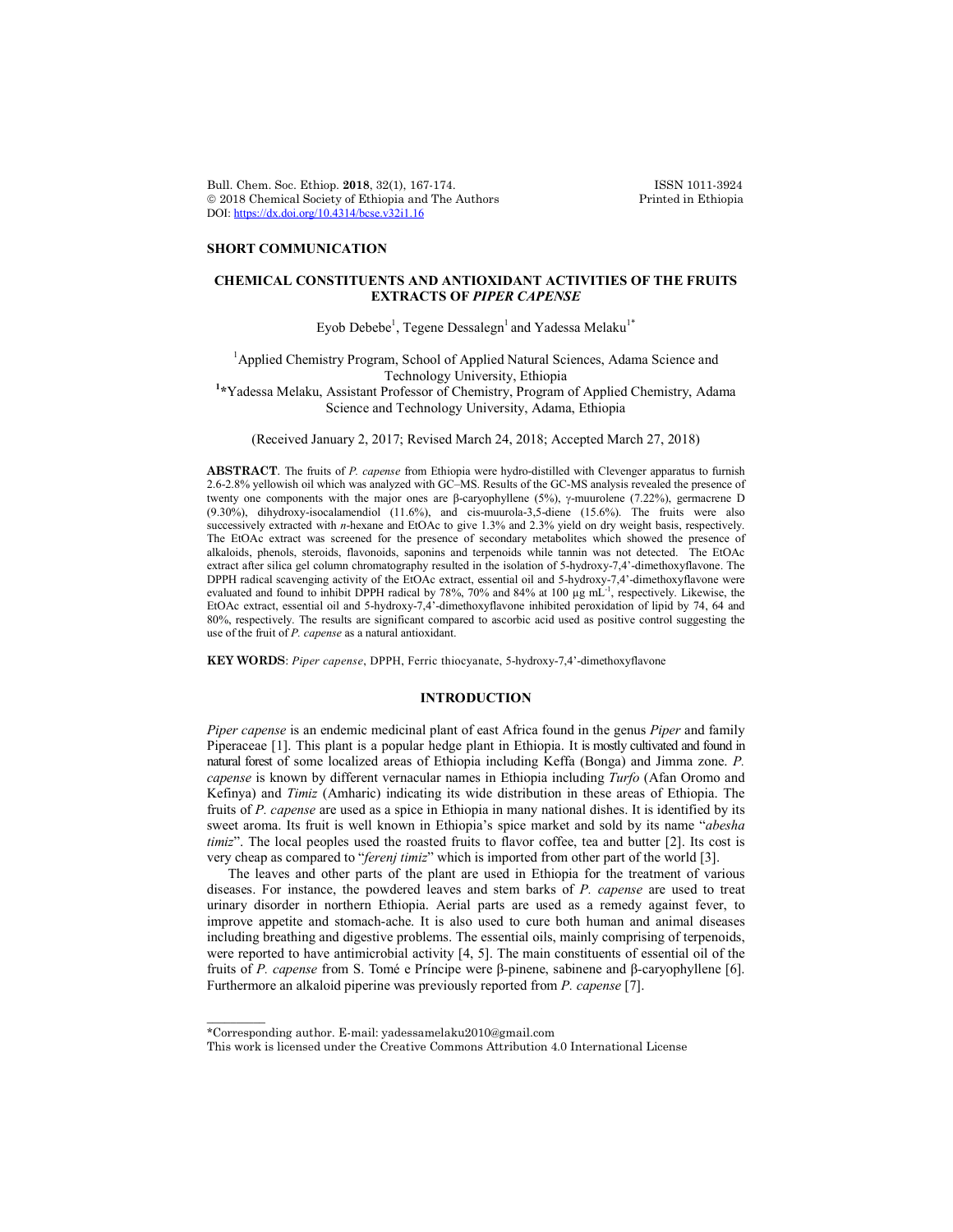### Eyob Debebe *et al.*

Despite the extensive popular use of this plant as a spice and remedy against various diseases, there is no information describing the chemical constituents and antioxidant properties of the fruits of *P. capense* cultivated in Ethiopia. In view of these, this paper presents the results of the chemical constituents and antioxidant activities of the fruits of *P. capense*.

### **EXPERIMENTAL**

*Plant material*. The fresh fruit of *P. capense* was purchased from local market in Adama town, East Shewa Zone in May 2016. The plant material was identified by Mr. Melaku Wendafrash of the Biology Department of Addis Ababa University and voucher specimen ED-01 was deposited in the National Herbarium of Addis Ababa University.

*Chemicals and instruments*. Analytical TLC was run on a 0.25 mm thick layer of silica gel GF254 (Merck) on aluminum plate. The spots were visualized after dipping in vanillin/ $H<sub>2</sub>SO<sub>4</sub>$ . Column chromatography was performed using silica gel (60-120 mesh) Merck. Samples were applied on column by either adsorbing on silica gel. Solvents were removed using rotary evaporator. The UV-Vis spectral measurements were done using UV-Vis on T 60 U spectrophotometer (PG instruments, UK) equipped with deuterium and tungsten lamps. NMR spectra were recorded using Bruker Avance 400 spectrometer operating at 400 MHz. The IR spectra of compounds were recorded using a Perkin-Elmer BX Spectrometer (400-4000 cm<sup>-1</sup>) as KBr pellets.

*Gas chromatography-mass spectrometry*. The essential oil (1 mg) extracted by hydro-distillation was dissolved in *n*-hexane (10 mL) to give 0.1 mg/mL. 1 μL of this sample was injected using an auto sampler into a split mode injector with a 100:1 split ratio. The temperature program increased at the rate of 20 ºC/min and was run from 60 ºC to 300 ºC using DB5-MS column (Agilent) (30 m in length, 250 μm internal diameter and 0.25 μm thicknesses). The MS parameters were set to scan for compounds 36–600 amu in size. EI was at 70eV. Identification of the constituents was based on search through mass\hunter\library\NIST11.L and mass\hunter\library\W9N11.L.

*Extraction of essential oil*. The cleaned and air dried fruits of *P. capense* (50 g) was powdered using grinder and subjected to hydro-distillation for 3 hours using Clevenger apparatus [8] to furnish 2.6-2.8% yellowish.

*Extraction and isolation of compounds*. The powdered fruits of *P. capense* (300 g) were extracted successively with each 1.5 L of *n*-hexane and ethyl acetate at room temperature for 72 hours. The resulting *n*-hexane and ethyl acetate extracts were filtered and concentrated under reduced pressure using rotary evaporator at  $40^{\circ}$ C to afford 4 g (1.3%) and 7 g (2.3%) on dry weight basis, respectively. The hexane extract was yellowish oil. The ethyl acetate extract  $(4 g)$ was fractionated over silica gel column chromatography with *n*-hexane:EtOAc of increasing polarities as eluent to afford thirty five fractions (each 50 mL). These fractions were combined based on their TLC profiles to furnish six combined fractions. The first, second, third, fourth, fifth and sixth fractions were eluted with hexane, hexane:EtOAc (9:1), hexane:EtOAc (4:1), hexane:EtOAc (7:3), hexane:EtOAc (1:1) and hexane:EtOAc (2:3), respectively. Each combined fractions were concentrated *in vacuo*. Fraction 6, eluted with hexane: EtOAc (2:3), was identified as compound **1**.

*Phytochemical screening of the EtOAc extract of fruit of P. capense*. The ethyl acetate extract of the fruits of *P. capense* were screened for the presence of secondary metabolites including flavonoids, phenols, terpenoids, alkaloids, saponins, steroids and tannins following previously developed standard procedure [9].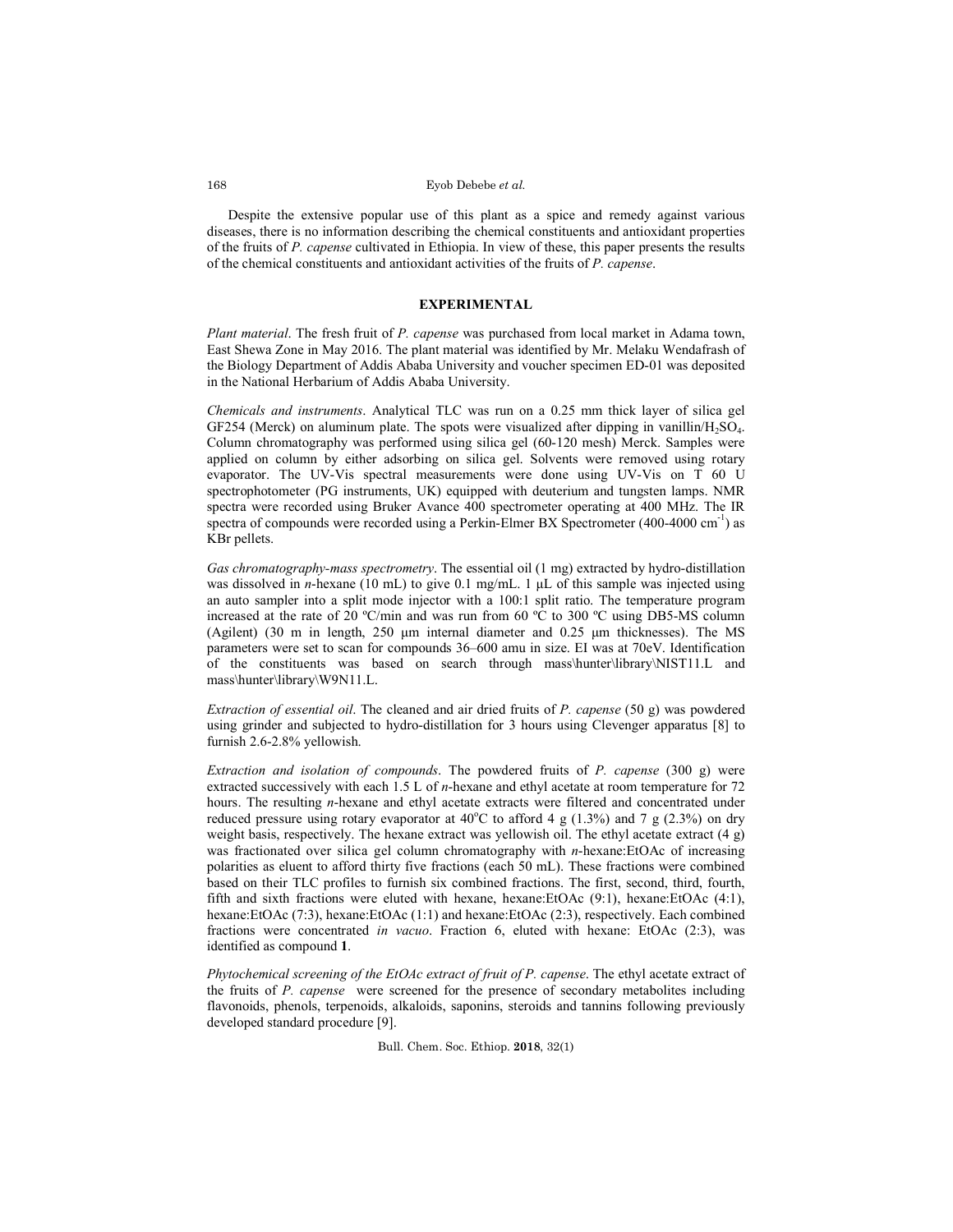### Short Communication

*DPPH radical scavenging activity*. The DPPH radical scavenging activity of the extracts and constituent of the fruits of *P. capense* was done following previously developed procedure with slight modification [10]. The EtOAc extract was dissolved in methanol to furnish 1 mg/mL. This was used as stock solution which was serially diluted with methanol to obtain concentrations of 500, 250, 125, and 65  $\mu$ g mL<sup>-1</sup>. Diluted solutions (1 mL each) were mixed with 4 mL of 2,2diphenyl-1-picryl hydrazyl (0.004% in methanol) in a brown vials to afford 100, 50, 25 and 12.5  $\mu$ g mL<sup>-1</sup>. After an incubation period of 30 min at 37 °C in an oven, the absorbance was determined against a blank at 517 nm [10]. The above procedure was repeated for the essential oil and compound **1**. The percent of DPPH discoloration of the samples was calculated according to the formula [12, 13]:

$$
\text{(%) inhibition} = \frac{\text{(A control - A sample)}}{\text{A control}} \times 100
$$

where A control was the absorbance of the DPPH solution and A sample was the absorbance in the presence of plant extract [12]. Samples were analyzed in triplicate. Ascorbic acid was used as positive control.

*Ferric thiocyanate method*. The anti-lipid per-oxidation potential of the essential oil, ethyl acetate extract and compound **1** were evaluated following standard procedure in the literature [14]. 0.1 mg of the ethyl acetate extract, 100  $\mu$ L of linoleic acid, EtOH (5 mL) and phosphate buffer (5 mL, 0.05 M, pH = 7) in water were separately added in to a vial and incubated at 40 °C in an oven. After 24 h, 0.1 mL were taken and added in to a vial containing 75% aqueous EtOH  $(7 \text{ mL})$ ,  $30\%$  of NH<sub>4</sub>SCN  $(0.15 \text{ mL})$  and  $0.15 \text{ mL}$  of  $0.02M$  FeCl<sub>2</sub> in  $3.5\%$  HCl. It was then subjected to UV-Vis spectrophotometery to record the absorbance at 500 nm. Similar procedure as above was repeated for the essential oil and compound 1. Absorbance of the blank and ascorbic acid were done in the same fashion.

The percentage inhibition using ferric thiocyante method was calculated according to the following formula: % inhibition =  $100 - (A_x/A_b) \times 100$  where As is absorbance of the sample and Ab is absorbance of the blank [15].

# **RESULTS AND DISCUSSION**

*Phytochemical screening of the fruit extract of P. capense*. Phytochemical screening results of the EtOAc extract of the fruit of *P. capense* revealed the presence of alkaloids, phenols, steroids, flavonoids, saponins and terpenoids. However, the presence of tannins was not detected. The presence of these secondary metabolites in the fruits of *P. capense* is significant as they may contribute for the traditional use of this plant for the treatment of various ailments.

*Radical scavenging assay*. DPPH radical scavenging assay is a simple method for finding antioxidants by measuring absorbance at 517 nm due to the stable 2,2-diphenyl-1-picrylhydrazyl (DPPH) radical [15]. When the radical is scavenged by antioxidants to produce neutral hydrazine, the absorbance at 517 nm is reduced. The antioxidant activity of the ethyl acetate extract, essential oil and compound **1** (Table 1) of the fruits of *P. capense* were measured by bleaching of the purple-colored solution of 1,1-diphenyl-2-picrylhydrazyl radical (DPPH) at four different concentrations (100, 50, 25 and 12.5 µg mL-1 ). The DPPH assay indicated that the ethyl acetate extract and 5-hydroxy-7,4'-dimethoxyflavone displayed pronounceable free radical scavenging activity. The essential oil also showed significant radical scavenging activity with percent inhibition of 70, 58, 50 and 45% at 100, 50, 25 and 12.5 µg mL- , respectively. As revealed from the results, 5-hydroxy-7,4'-dimethoxyflavone (Table 1) had the highest (84%) radical scavenging activity which turned out to be comparable with ascorbic acid (90%) used a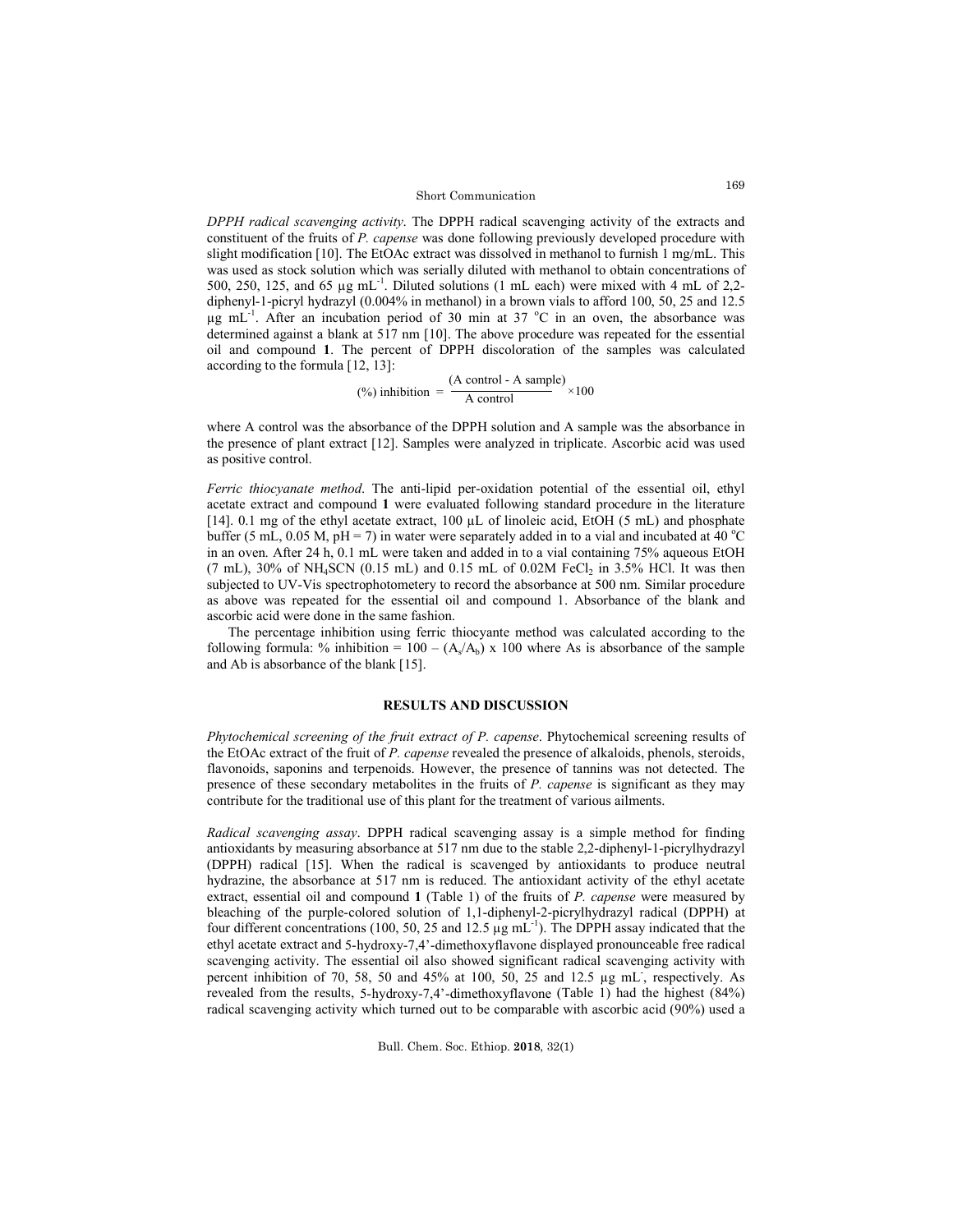### Eyob Debebe *et al.*

positive control. This is most likely due to its strong ability of donating an electron and phenolic hydrogen to DPPH radical, which was visualized by immediate discoloration of the purple DPPH solution to yellow compared to the essential oil and the ethyl acetate extract of the fruits of *P. capense*. Therefore the antioxidant activity of the ethyl acetate extract partly accounts to the presence of 5-hydroxy-7,4'-dimethoxyflavone.

Table 1. DPPH radical scavenging activity of EtOAc extract, essential oil and 5-hydroxy-7,4' dimethoxyflavone obtained from the fruits of *P. capense.*

| Sample concentration | % of DPPH scavenging activities of samples |               |                                 |  |
|----------------------|--------------------------------------------|---------------|---------------------------------|--|
| $(\mu$ g/mL)         | EtOAc extract                              | Essential oil | 5-Hydroxy-7,4'-dimethoxyflavone |  |
| 100                  |                                            |               |                                 |  |
|                      |                                            |               |                                 |  |
|                      |                                            |               |                                 |  |
|                      |                                            |               | 44                              |  |

Results are reported as the average of triplicates experiments.

*Ferric thiocyanate method*. On oxidation, lipids having many unsaturation sites undergo deterioration producing a number of toxic metabolites [16] which are known to interact with biological materials thereby causing cellular damage [17]. The degree of lipid peroxidation can be used to measure the antioxidant potential of compounds or extracts. In the course of this work, the ethyl acetate extract, essential oil and 5-hydroxy-7,4'-dimethoxyflavone obtained from the fruits of *P. capense* were evaluated for their anti-lipid peroxidation potential (Table 2).

Table 2. Anti-lipid peroxidation activities of the ethyl acetate extract, essential oil and 5-hydroxy-7,4' dimethoxyflavone.

| Sample name                     | % inhibition | Remark |
|---------------------------------|--------------|--------|
| <b>Blank</b>                    |              |        |
| Ascorbic acid                   |              |        |
| P. capense EtOAc extract        |              |        |
| Essential oil from P. capense   |              |        |
| 5-Hydroxy-7.4'-dimethoxyflavone | 80           |        |

Ascorbic acid was used as positive control.

As shown in Table 2, 5-hydroxy-7,4'-dimethoxyflavone was found to exhibit the best antioxidant activity in the ferric thiocyanate method with percent inhibition of 80%, demonstrating the potential of this compound in preventing the formation of lipid peroxides. The anti-lipid per-oxidation displayed by the extract and 5-hydroxy-7,4'-dimethoxyflavone were comparable with ascorbic acid. Phenolics and flavonoids were known to act as scavengers of peroxide radicals and prevent oxidative damages [18]. This agrees well with the phytochemical results of this report since the extract contains both phenolics and flavonoids. Furthermore, the EtOAc extract, essential oil and hydroxy-7,4'-dimethoxyflavone from *P. capense* might be employed to retard autoxidation chain reactions in oils and fats which further indicate the potential of the fruits of *P. capense* as natural antioxidants.

*Characterization of compound 1*. Compound **1** was isolated as a light yellowish solid from the ethyl acetate extract of the fruits of  $P$ . capense. The melting point was 169-170 °C. TLC (hexane:EtOAc, 7:3) gave rise to a spot at  $R_f = 0.65$ , visualized as a yellowish spot after dipping in vanillin/ H2SO4. The UV-Vis spectrum (MeOH) of compound **1** showed absorption maxima at 283 nm and 340 nm suggesting the presence of flavonoid skeleton in the structure of the compound [19]. The IR spectrum displayed absorption band at 1682 cm<sup>-1</sup> attributable to α,β-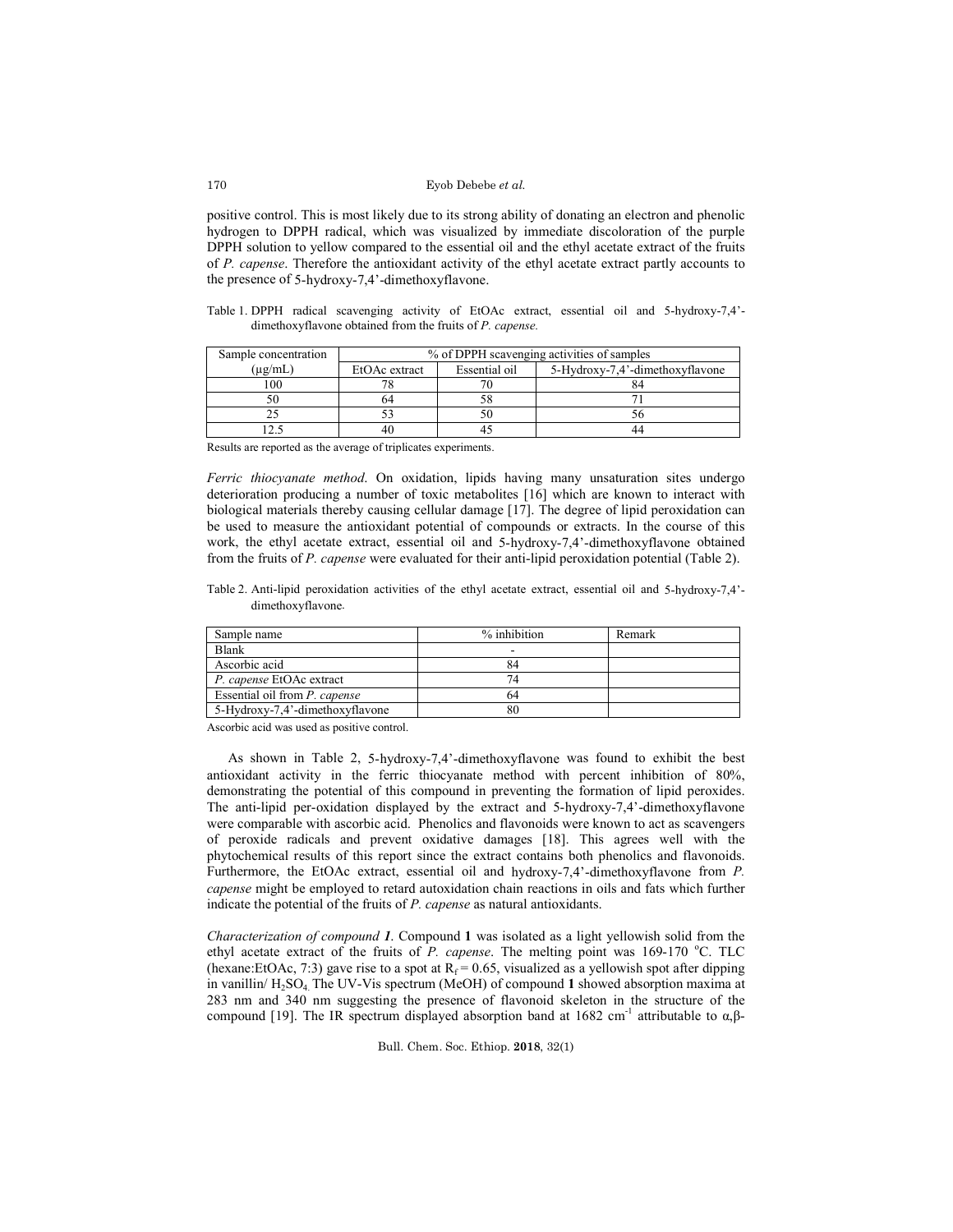unsaturated carbonyl. The presence of C-C double bond and C-O stretching were evident from the observed absorption bands at  $1602 \text{ cm}^{-1}$  and  $1164 \text{ cm}^{-1}$ , respectively. The absorption band at 2924 cm $^{-1}$  and 2850 cm $^{-1}$  indicates the presence of C-H stretching.

The <sup>1</sup>H-NMR spectrum of compound 1 revealed signals at  $\delta$  3.90 (3H, *s*) and 3.91 (3H, *s*) suggesting the presence of two methoxy groups. The aromatic protons at  $\delta$  6.39 (1H, *d*, *J* = 2.4 Hz) and 6.51 (1H, *d*, *J* = 2.4 Hz) were evident for the presence of *meta* coupled protons on the A-ring of flavonoid. A characteristic olefinic signal of flavonoids is evident at *δ* 6.61 (1H, *s*). The proton signals at *δ* 7.03 (2H, *d*, *J* = 8.8 Hz) and 7.88 (2H, *d*, *J* = 8.8 Hz) are due to symmetrically placed hydrogens with AABB' spin pattern on unsymmetrically *para* substituted B ring of flavonoid.

The proton decoupled 13C-NMR spectrum of compound **1**, analyzed with the aid of DEPT-135 spectrum showed eight quaternary carbons which are attributed to five oxygenated aromatic carbons at  $\delta$  165.4 (C-7),  $\delta$  164.0 (C-2),  $\delta$  162.6 (C-5), and  $\delta$  157.7 (C-9); two aromatic carbons at *δ* 123.5 (C-1') and *δ* 105.5 (C-10), *δ* 162.2 (C-4') and an α,β-unsaturated carbonyl carbon at *δ*  182.4 (C-4). Four methine carbon signals are also observed in the aromatic region at *δ* 92.6 (C-8), *δ* 98.0 (C-6), *δ* 114.5 (C-3', 5') and *δ* 128.0 (C-2', 6'). The latter two carbon signals are due to symmetrically placed carbon on unsymmetrically parasubstituted ring B of the flavonoid. The presence of methine carbon is evident at  $\delta$  104.3 due to C-3. Furthermore the spectrum demonstrated the presence of two methoxy groups at *δ* 55.5 and 55.8. The upfield chemical shift values of C-6 ( $\delta_c$  98) and C-8 ( $\delta_c$  92) compared to other aromatic methines is additional evidence that these two methines are located in between 1,3-diortho oxygenated quaternary carbons in agreement with the proposed skeleton (Ring A). The spectral data generated for compound **1** agreed well with 5-hydroxy-7,4'-dimethoxyflavone [20, 21] available in literature. This compound was not yet reported from this species with its structure as shown in Figure 1.



Figure 1. Chemical structure of 5-hydroxy-7,4'-dimethoxyflavone.

*Essential oil constituents of the fruits of P. capense*. On hydrodistillation, the fruits of *P. capense* afford 2.6-2.8% yellowish oil which was analyzed with GC-MS. It is higher than the values reported for other plants as source of essential oils including lavender (0.8-1.8%), laurel (0.1-0.35%), *Mentha rotundifolia* (4.33%) and *Mentha pulegium* (2.33%) [22]. Twenty one components were identified in the essential oil of *P. capense* (Figure 2). The major components were found to be terpenes which agree well with the previous reports on the constituents of essential oil of the same species from S. Tomé e Príncipe [6].

Safrole (**2**), σ-cubebene (**3**), σ-copaene (**4**), β-caryophyllene (**5**), germacrene D (**6**), Tetramethylbicyclo[8.1.0]undeca-2,6-diene (**7**), α-muurolene (**8**), 1,5,9-cyclododecatriene (**9**), *β*-bisabolene (**10**), isoshyobunone (**11**), β-myrcene (**12**), aromandendrene (**13**), 1,5-hexadiene (**14**), bicyclo[4.4.0]dec-1-ene (**15**), σ-cadinol (**16**), and 3-tetradecen-5-yne (**17**), γ-muurolene (**18**), dihydroxy-isocalamendiol (**19**), cis-muurola-3,5-diene (**20**) and (+)-epibicyclosesquiphellandrene (**21**) (Figure 3) are the constituents found in appreciable quantities in the essential oil of the fruits of *P. capense*. Results from the percent area showed that the major components of the oil of *P. capense* were β-caryophyllene (5%), γ-muurolene (7.22%), dihydroxy-isocalamendiol (11.6%), cis-muurola-3,5-diene (15.6%), germacrene D (9.30%). The result is not in agreement with the reported value of the major constituents of the essential oil of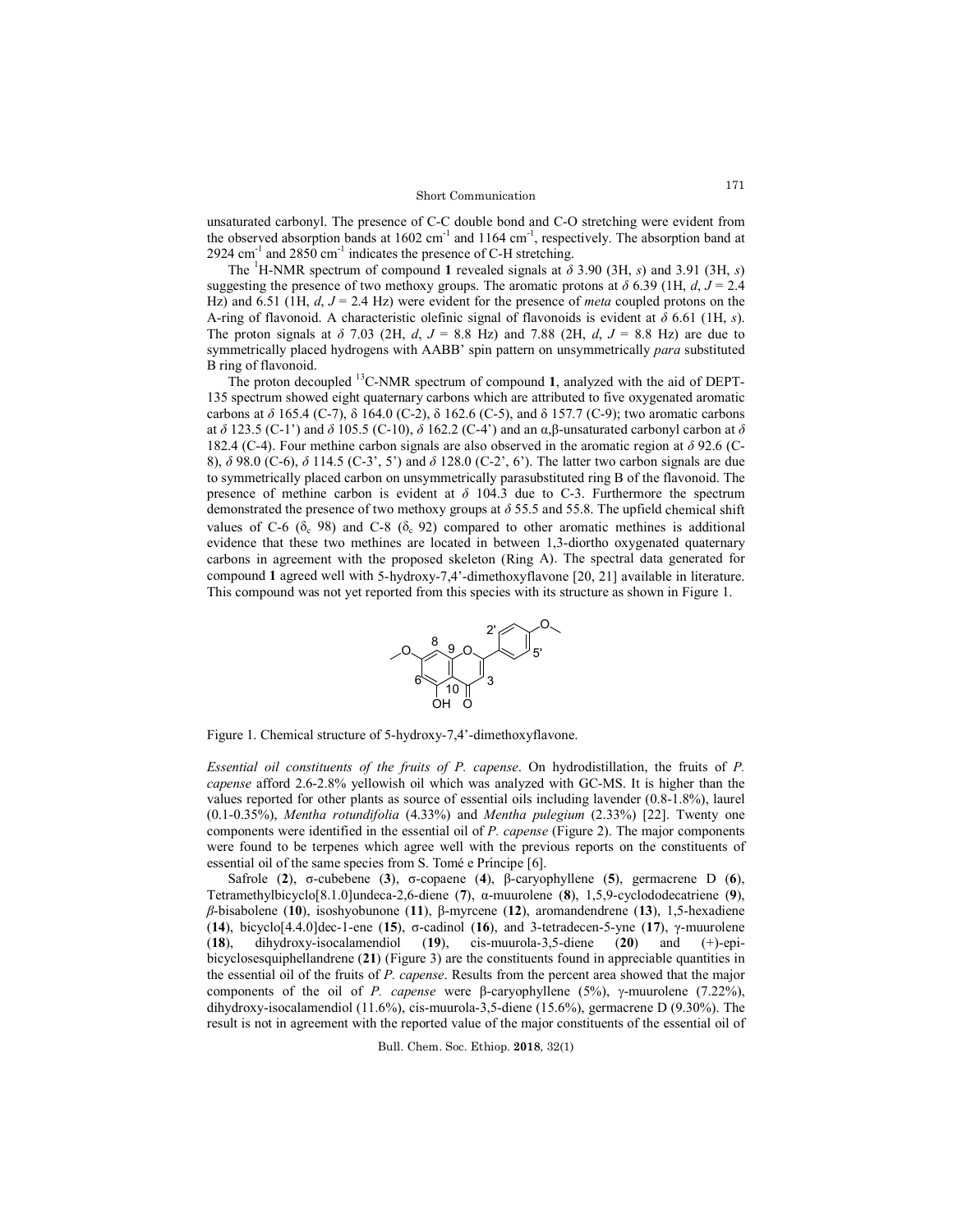



Figure 2. Chromatogram of the fruits of *P. capense* essential oil.



Figure 3. Chemical structures of some constituents of the essential oil of *P. capense.*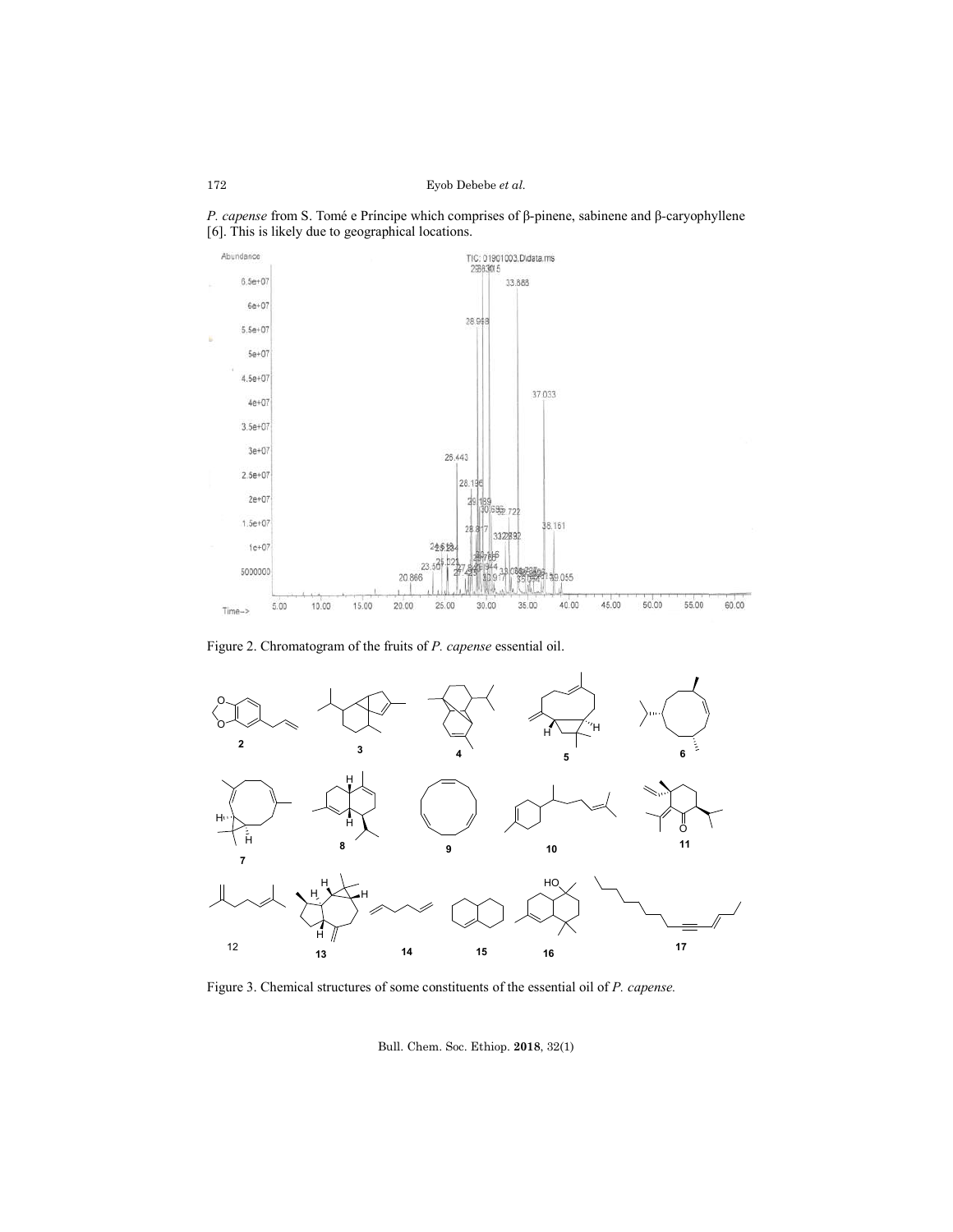### **CONCLUSION**

The fruits of *P. capense* on hydrodistillation furnished about 2.6-2.8% yellowish oil which after GC-MS analysis gave 21 constituents. This report shows that the essential oil is rich in β $caryophyllene, \gamma-muurolene, dihydroxy} isocalamendiol, cis-muurola-3,5-diene and germacrene$ D. The latter four compounds were not been reported from the fruits of *P. capense*. The essential oil and the ethyl acetate extract were found to exhibit appreciable antioxidant activities against DPPH and ferric thiocyanate methods. The EtOAc extract after silica gel column chromatography affords 5-hydroxy-7,4'-dimethoxyflavone. The compound had strong antioxidant activities against DPPH and ferric thiocyanate methods. Therefore, the EtOAc extract and essential oil from the fruits of *P. capense* can be employed to retard autoxidation chain reactions in oils and fats which further indicate the potential of the fruits of *P. capense* as natural food and antioxidants.

### **ACKNOWLEDGEMENTS**

We are grateful to Adama Science and Technology University for the fund. The Chemistry Department of Addis Ababa University is also acknowledged for allowing us to use NMR and GC-MS.

## **REFERENCES**

- 1. Parmar, V.S.; Jain, S.C.; Bisht, K.S.; Jain, R.; Taneja, P.; Jha, A.; Tyagi, O.D.; Prasad, A.K.; Wenge, J.; Olsen, C.E.; Boll, P.M. Phytochemistry of the genus *Piper. Phytochemistry* **1997**, 46, 597-673.
- 2. Edward, S.; Tadesse, M.; Demissew, S.; Hedberg, I. *Flora of Ethiopia and Eritrea Magnoliace to flacourtiace*, NHBS: Addis Ababa, Ethiopia; **2000**; pp 59-64.
- 3. Briggs, P. *Ethiopia, 4th: The Bradt Travel Guide*, 4th ed., Bradt Travel Guides: England; **2006**; pp 600.
- 4. Martins, A.P.; Salgueiro, L.; Vila, R.; Tomi, F.; Cañigueral, S.; Casanova, J.; Proenca, D.; Cunha, A.; Adzet, T. Essential oils from four *Piper species. Phytochemistry* **1998**, 49, 2019- 2023.
- 5. Lee, E.B.; Shin, K.H.; Woo, W.S. Pharmacological study on piperine. *Arch. Pharmacol. Res.* **1984**, 7, 127-132.
- 6. Francis, F.J. *Wiley Encyclopedia of Food Science and Technology*, 2nd ed., John Wiley and Sons: New York; **2000**; p 275.
- 7. Epstein, W.W.; Netz, D.F.; Seidel, J.L. Isolation of piperine from black pepper. *J. Chem. Educ.* **1993**, 70, 598-599.
- 8. Asfaw, N.; Demissew, S. Essential oil composition of four *Artemisia species* from Ethiopia. *Bull. Chem. Soc. Ethiop*. **2015**, 29, 123-128.
- 9. Stahl, E. *Thin-Layer Chromatography: A Laboratory Handbook*, 2nd ed., Springer-Verlag: Berlin; **1969**.
- 10. El-Sharabasy, F.; Mohamed, N.Z. Chemical constituents and biological activity from chloroform extract of *Zilla spinosa. Int. J. Pharm. Pharm. Sci.* **2013**, 5, 422-427.
- 11. Ghasemi, K.; Ghasemi, Y.; Ebrahimzadeh, M.A. Antioxidant activity, phenol and flavonoid contents of 13 citrus species peels and tissues*. Pak. J. Pharm. Sci*. **2009**, 22, 277-281.
- 12. Qusti, S.Y.; Abo-Khatwa, A.N.; Lahwa, M.A.B. Screening of antioxidant activity and phenolic content of selected food items cited in the Holly Quran*. EJBS* **2010**, 2, 40-52.
- 13. Harveer, K.; Jasmeen, S. Synthesis, characterization and radical scavenging activity of aromatic amine conjugates of 5-aminosalicylic acid. *Bull. Chem. Soc. Ethiop*. **2014**, 28, 475- 480.